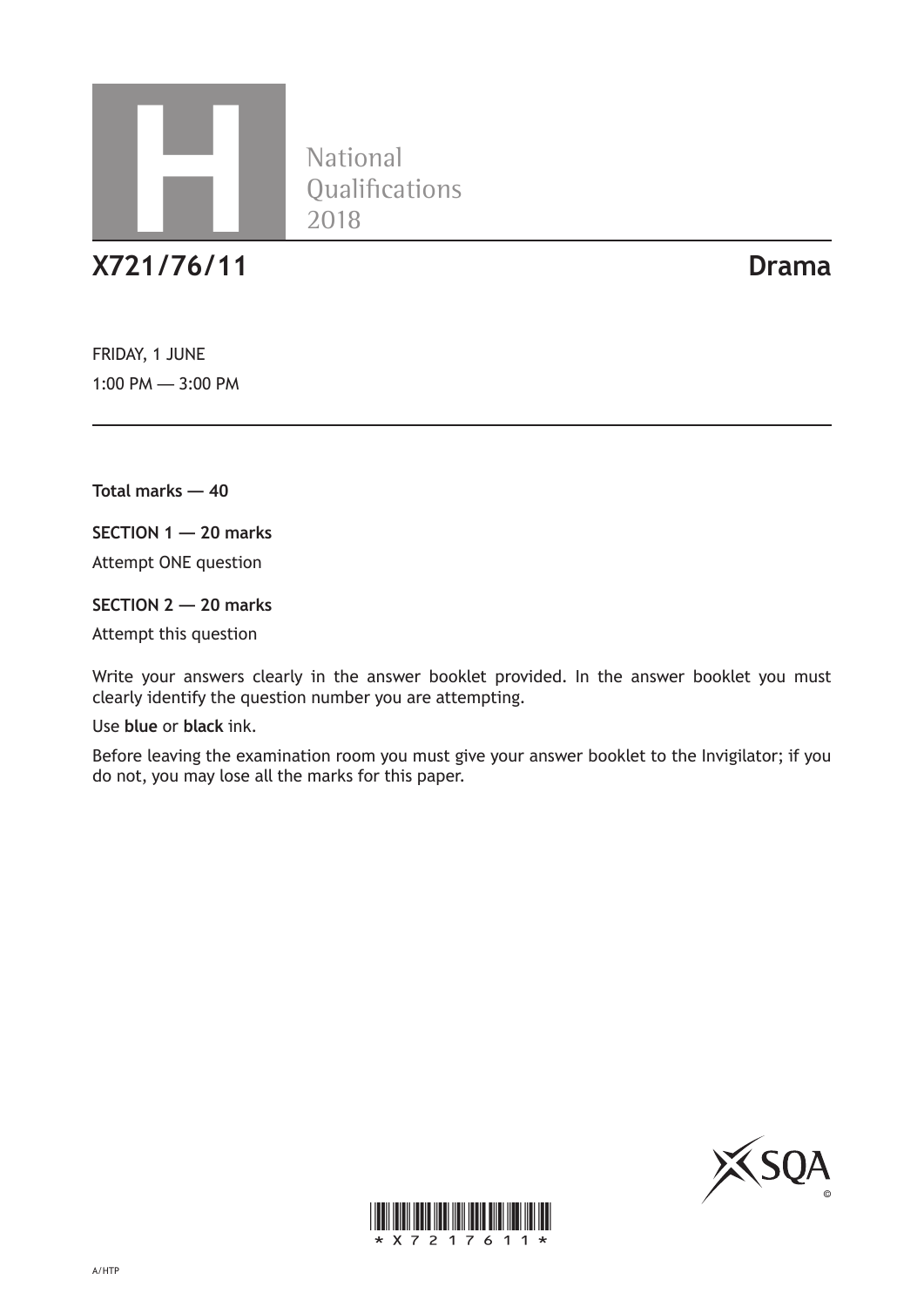#### **MARKS**

#### **SECTION 1 — TEXTUAL ANALYSIS — 20 marks**

### **Attempt ONE question**

In this Section you will be asked a question that allows you to answer from the perspective of a **director OR an actor OR a designer** preparing for an intended production of your selected text. Your answer should refer to your selected text. Please read the questions carefully.

**1. As a director**, describe in detail **five** key moments that communicate the themes and/or issues in your selected text. (You must use textual references from the play to help you justify your answer.)

Explain, in detail, the ways in which you would use **five** directing concepts to highlight these key moments in your final production. (These need to be related to the first part of this question.)

**2. As a director**, choose a character from your selected text who experiences changes in status and/or circumstances. Describe in detail **five** moments when these changes occur. (You must use textual references from the play to help you justify your answer.)

Explain, in detail, **five** rehearsal concepts you would use to help the actor explore these changes in status and/or circumstances. (These need to be related to the first part of this question.)

**3. As an actor**, choose a character from your selected text. Consider the ways in which this character makes an impact on an audience at **five** different moments during the play. (You must use textual references from the play to help you justify your answer.)

Explain, in detail, the ways in which you would use **five** acting concepts to ensure your desired impact is made at these moments. (These need to be related to the first part of this question.)

**4. As an actor**, choose a character from your selected text whose behaviour is affected by the social and/or historical context in which they live. Describe in detail **five** different moments when their behaviour is affected by this social and/or historical context. (You must use textual references from the play to help you justify your answer.)

Explain, in detail, the ways in which you would use **five** acting concepts to demonstrate how this character's behaviour is affected at these moments. (These need to be related to the first part of this question.)

**5. As a designer**, choose a character from your selected text who has a complex relationship with one or more character(s). Describe in detail **five** moments throughout the play where this complex relationship is shown. (You must use textual references from the play to help you justify your answer.)

Explain, in detail, **five** design concepts that will help you communicate your chosen character's complex relationship(s) in performance. (These need to be related to the first part of the question.)

**20**

**20**

**20**

**20**

**20**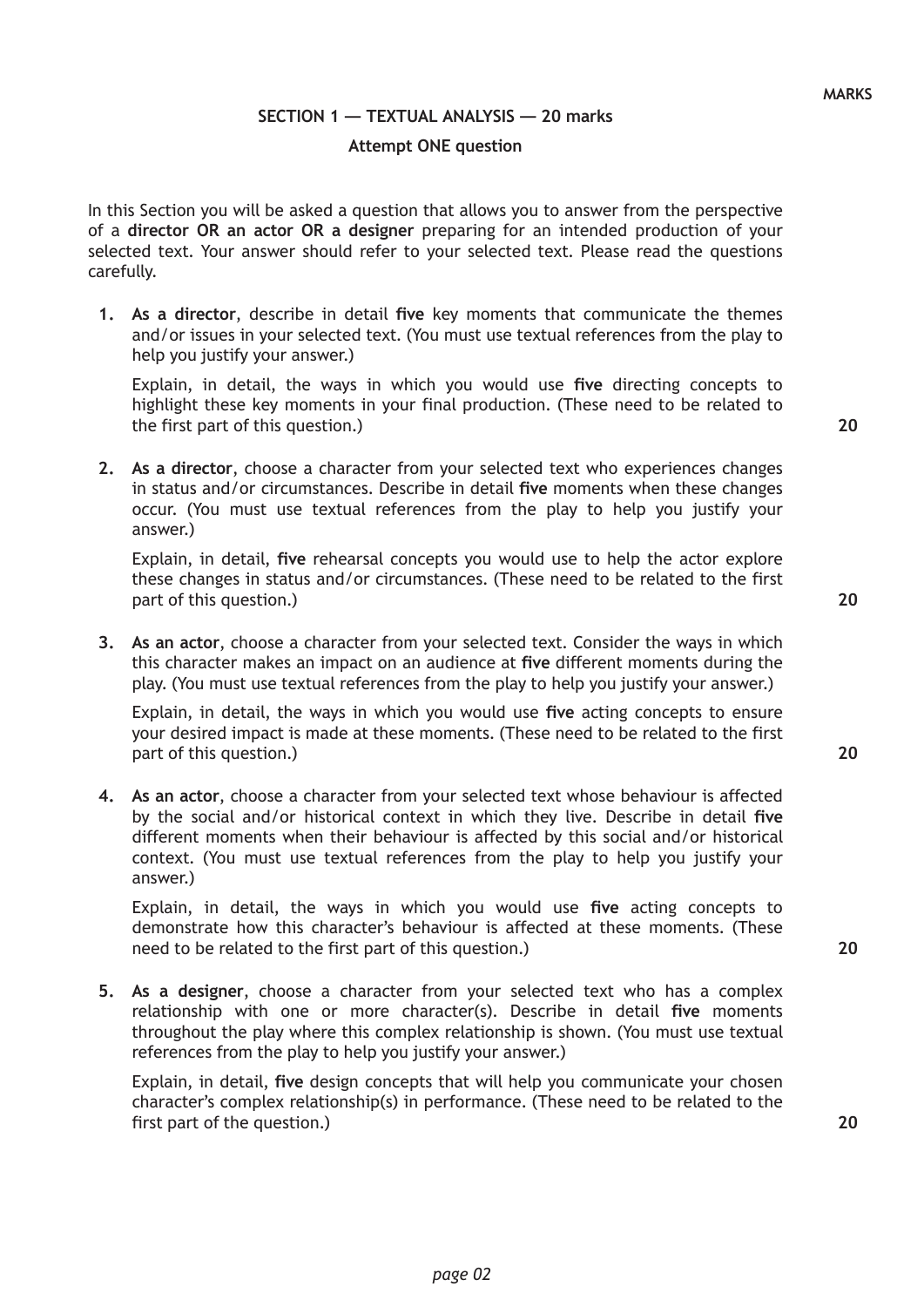**20**

### **SECTION 1 (continued)**

**6. As a designer**, describe in detail **five** changes in the time and/or place in your selected text. (You must use textual references from the play to help you justify your answer.)

Explain, in detail, the ways in which you would use **five** design concepts to highlight these changes in the time and/or place in your intended production. (These need to be related to the first part of the question.)

**[Turn over**